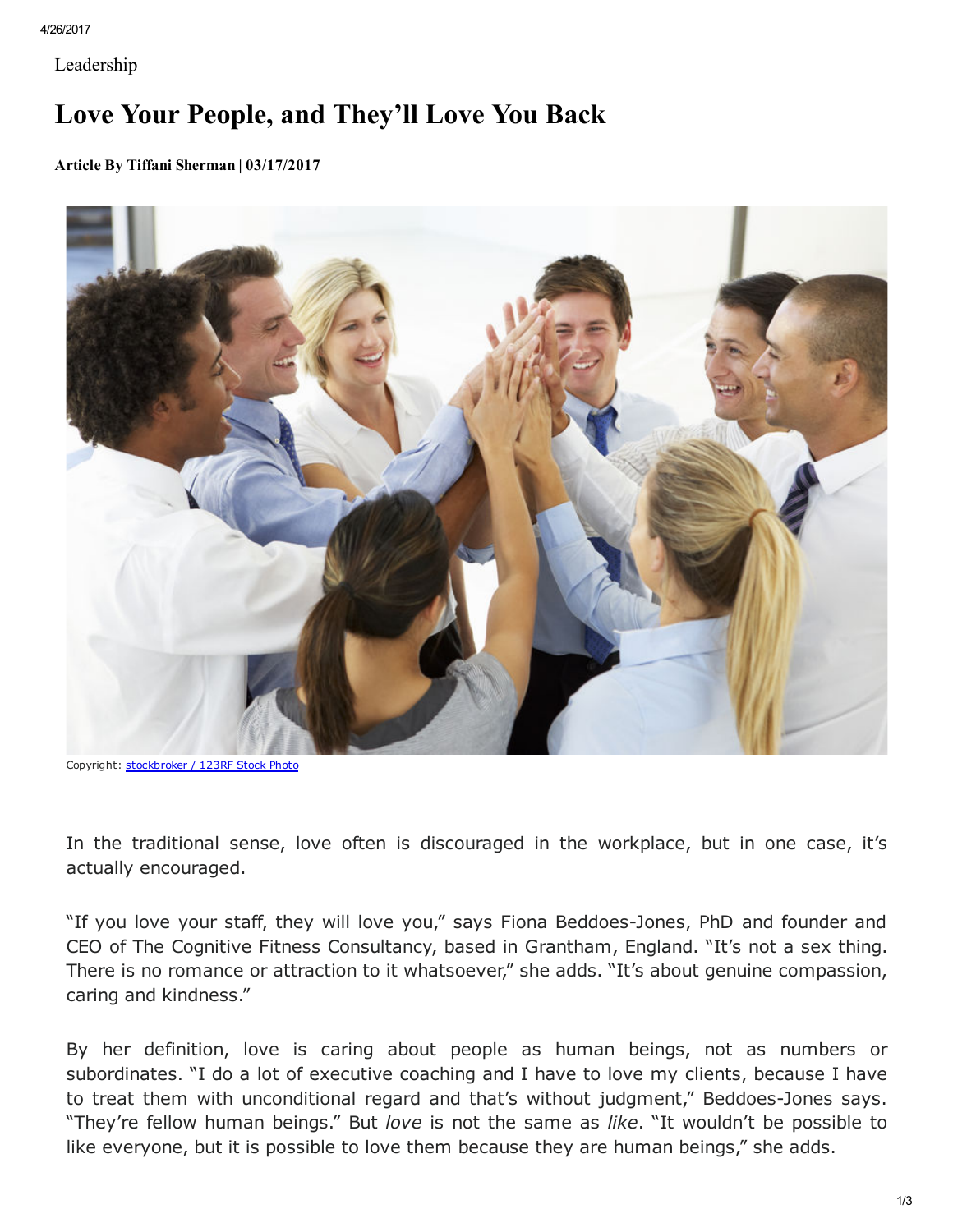4/26/2017

She came up with a corporate "love model"  $-$  a four-quadrant measure of unconditional regard and conditional regard on one axis, and what she calls masculine and feminine styles on the other. In the masculine style, the leaders are focused on goals and targets. In the feminine style, leaders are often more nurturing and collaborative. "Many people will have a combination of both and will be along the continuum," she says. Also, masculine doesn't mean men only and feminine doesn't mean female only. Those attributes are more about the qualities. "Not every woman has a feminine leadership style and not every man has a masculine leadership style," she adds.

But one style is preferred over the other  $-$  sort of. Beddoes-Jones studied the style of more than 300 managers and leaders and learned the people who worked for them wanted more warmth and caring in the workplace. Seventy percent of those she studied said they wanted to work in a culture that is more supportive, but they prefer a management style where things are clear.

"There's a dichotomy there," Beddoes-Jones says. People want performance management with a human touch. They want to know goals and objectives, but also want to feel supported, and as Beddoes-Jones puts it, loved. "If you want people to give more of themselves, people are going to need to genuinely care," she says.

Not every leader has this quality. "Leaders and managers are not taught how to love their staff," Beddoes-Jones says. It's a behavior that can be learned, but it takes dedication and an understanding of how it benefits the workplace.

In her research, Beddoes-Jones found 96 percent of people said they would work harder for an organization that they felt genuinely cared about them and their well-being. As for that environment already existing in workplaces, the research showed 65 percent of the respondents felt there was a lack of love in their workplaces. "We all know if someone genuinely cares or not," Beddoes-Jones says. "It's easier to love someone if you know something about them. You have a responsibility as a manager to care for them and make sure they're OK."

But the workplace must be open to such an approach. "I think it's the responsibility of leadership and management to love their staff," she says, "but that means putting systems and processes into place to allow and support compassionate decision-making."

An example of a process or system in a medical environment might be adjustable work schedules or allowing for time off at a manager's discretion. Such a system shows love and leads to less absenteeism, more engagement, better well-being, and an increase in productivity and creativity, Beddoes-Jones says. "People don't care how much you know until they know how much you care," she says.

Beddoes-Jones says physician leaders face unique challenges because they often are taught to cut off emotions as a way to protect themselves in sad situations, such as death and dying. "They often use language that is nonpersonal and scientific. They're locked in a language that